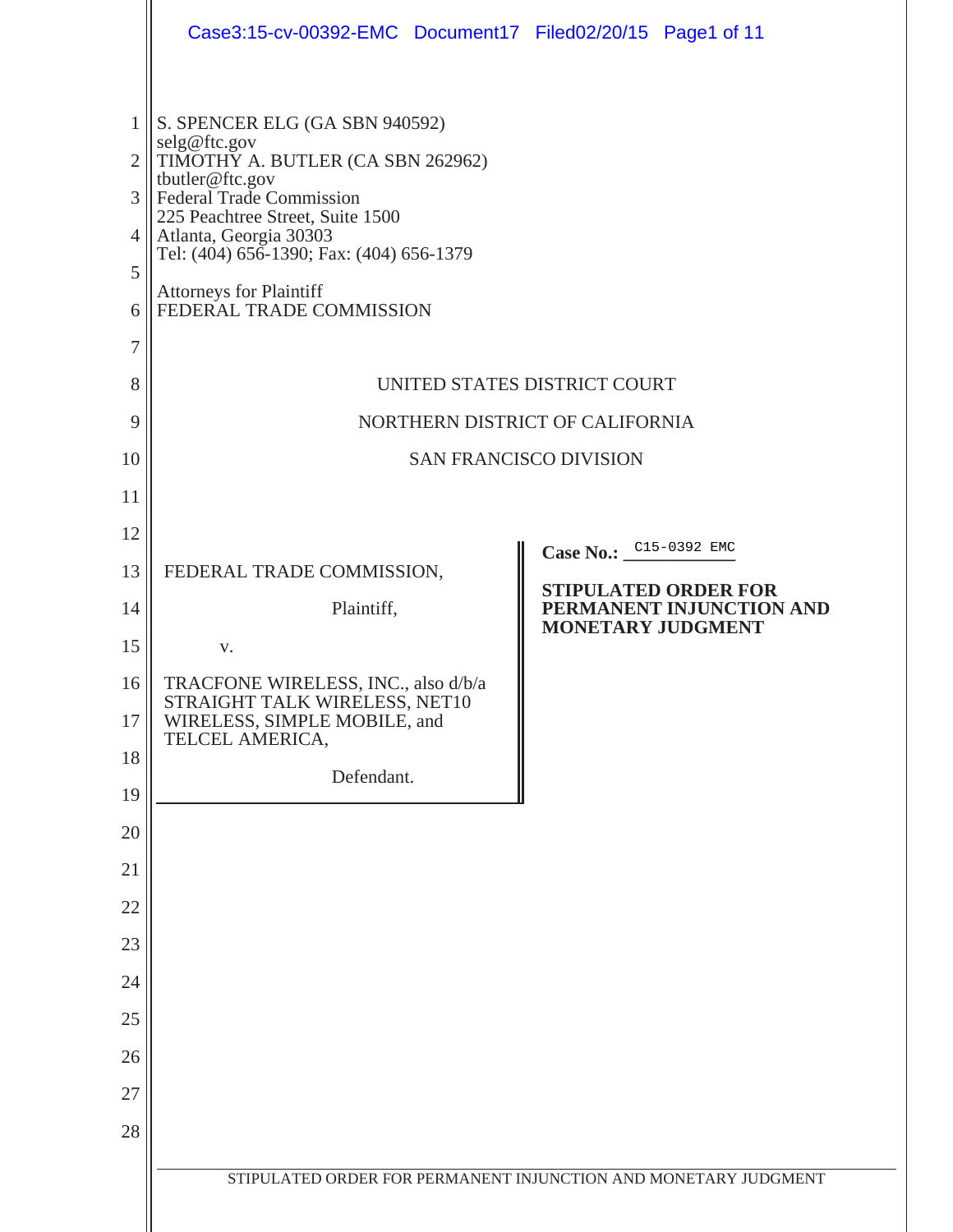# Case3:15-cv-00392-EMC Document17 Filed02/20/15 Page2 of 11

| $\mathbf{1}$   | Plaintiff, the Federal Trade Commission ("FTC"), filed its Complaint for Permanent                    |  |  |
|----------------|-------------------------------------------------------------------------------------------------------|--|--|
| $\overline{2}$ | Injunction and Other Equitable Relief ("Complaint") in this matter pursuant to Section 13(b) of       |  |  |
| 3              | the Federal Trade Commission Act ("FTC Act"), 15 U.S.C. § 53(b). The FTC and Defendant                |  |  |
| $\overline{4}$ | TracFone Wireless, Inc., also d/b/a Straight Talk Wireless, Net10 Wireless, Simple Mobile, and        |  |  |
| 5              | Telcel America, ("TracFone") stipulate to the entry of this Stipulated Order for Permanent            |  |  |
| 6              | Injunction and Monetary Judgment ("Order") to resolve all matters in dispute in this action           |  |  |
| $\tau$         | between them.                                                                                         |  |  |
| 8              | THEREFORE, IT IS ORDERED as follows:                                                                  |  |  |
| 9              | <b>FINDINGS</b>                                                                                       |  |  |
| 10             | This Court has jurisdiction over this matter.<br>1.                                                   |  |  |
| 11             | The Complaint charges that TracFone participated in deceptive acts or practices in<br>2.              |  |  |
| 12             | violation of Section 5 of the FTC Act, 15 U.S.C. § 45, in connection with the advertising and sale    |  |  |
| 13             | of "unlimited" mobile data service.                                                                   |  |  |
| 14             | TracFone neither admits nor denies any of the allegations in the Complaint, except as<br>3.           |  |  |
| 15             | specifically stated in this Order. Only for purposes of this action, TracFone admits the facts        |  |  |
| 16             | necessary to establish jurisdiction. Accordingly, for instance, nothing in this Order constitutes, or |  |  |
| 17             | may be deemed to constitute, an admission or finding of: (a) any of the other factual allegations in  |  |  |
| 18             | the Complaint; (b) any violation of law; or (c) any liability to any third party.                     |  |  |
| 19  4.         | TracFone waives any claim that it may have under the Equal Access to Justice Act, 28                  |  |  |
| 20             | U.S.C. § 2412, concerning the prosecution of this action through the date of this Order, and agrees   |  |  |
| 21             | to bear its own costs and attorney fees.                                                              |  |  |
| 22             | TracFone and the FTC agree that this Order resolves all allegations in the Complaint.<br>5.           |  |  |
| 23             | TracFone and the FTC waive all rights to appeal or otherwise challenge or contest the<br>6.           |  |  |
| 24             | validity of this Order.                                                                               |  |  |
| 25             | <b>DEFINITIONS</b>                                                                                    |  |  |
| 26             | For the purpose of this Order, the following definitions apply:                                       |  |  |
| 27             | "Clearly and Conspicuously" means as follows:<br>A.                                                   |  |  |
| 28             | In print communications, the disclosure must be presented in a manner that stands<br>1.               |  |  |
|                |                                                                                                       |  |  |
|                | -2-<br>STIPULATED ORDER FOR PERMANENT INJUNCTION AND MONETARY JUDGMENT                                |  |  |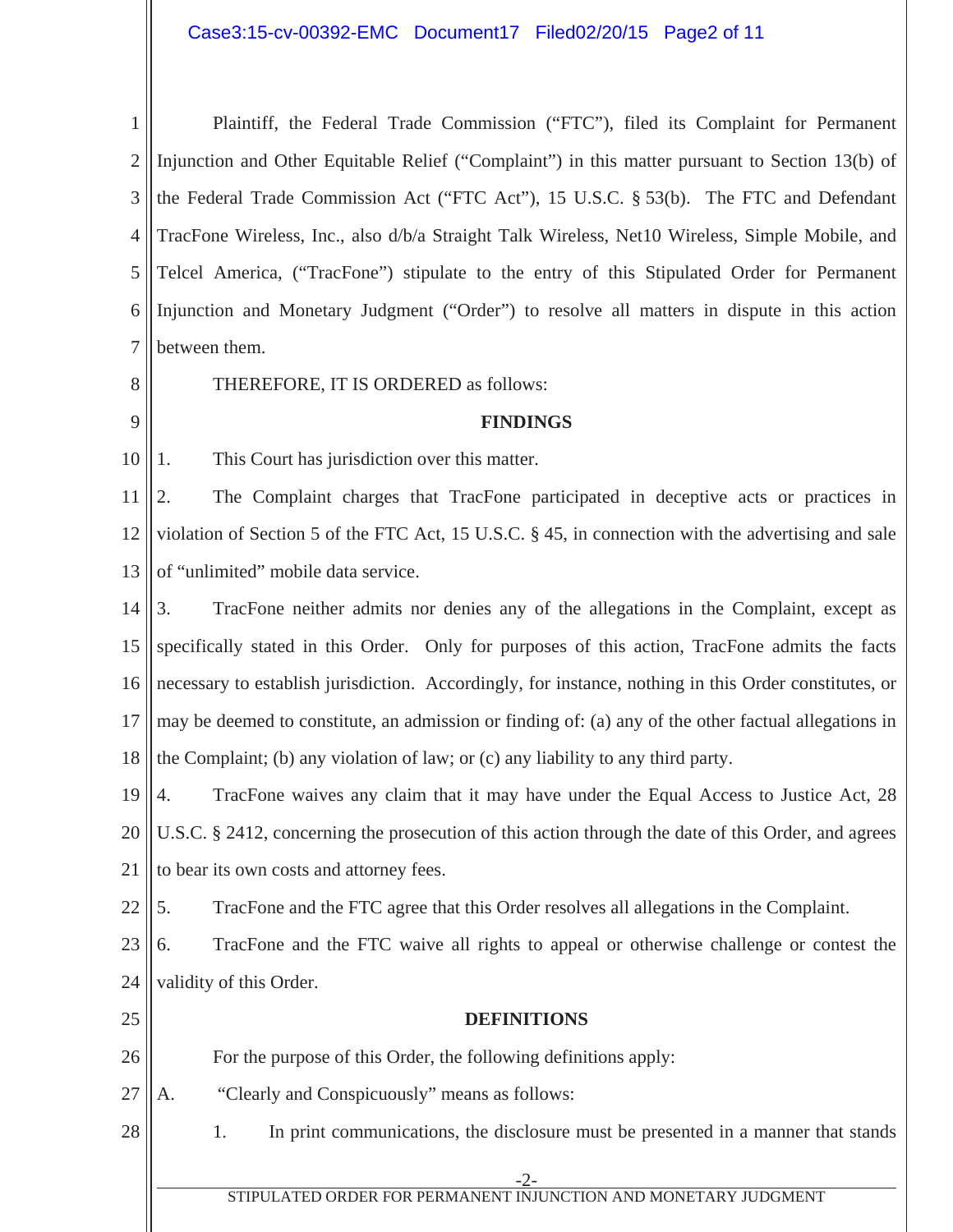### Case3:15-cv-00392-EMC Document17 Filed02/20/15 Page3 of 11

1 2 3 out from the accompanying text so that it is sufficiently prominent, because of its type size, contrast, location, or other characteristics, for an ordinary consumer to notice, read, and comprehend it;

4 5 6 7 8 9 10 11 12 13 14 15 2. In communications made through an electronic medium (such as television, video, radio, and interactive media such as the Internet, online services, and software), the disclosure must be presented simultaneously in both the audio and visual portions of the communication. In any communication presented solely through visual or audio means, the disclosure must be made through the same means through which the communication is presented. In any communication disseminated by means of an interactive electronic medium such as software, the Internet, or online services, the disclosure must be unavoidable. Any audio disclosure must be delivered in a volume and cadence sufficient for an ordinary consumer to hear and comprehend it. Any visual disclosure must be presented in a manner that stands out in the context in which it is presented so that it is sufficiently prominent, due to its size and shade, contrast to the background against which it appears, the length of time it appears on the screen, and its location, for an ordinary consumer to notice, read, and comprehend it; and

16 17 18 3. Regardless of the medium used to disseminate it, the disclosure must be in understandable language and syntax. Nothing contrary to, inconsistent with, or in mitigation of the disclosure may be used in any communication.

19 20 21 B. "Close Proximity" means on the same print page, webpage, online service page, or other electronic page, and proximate to the triggering representation, and not accessed or displayed through hyperlinks, pop-ups, interstitials, or other means.

22 23 C. "Mobile Data" means mobile wireless broadband Internet access service to mobile devices such as smartphones.

24 D. "Mobile Data Plan" means a contract with TracFone for the provision of Mobile Data.

25 26 E. "TracFone" means TracFone Wireless, Inc., also d/b/a Straight Talk Wireless, Net10 Wireless, Simple Mobile, and Telcel America, and its successors and assigns.

- 27
- 28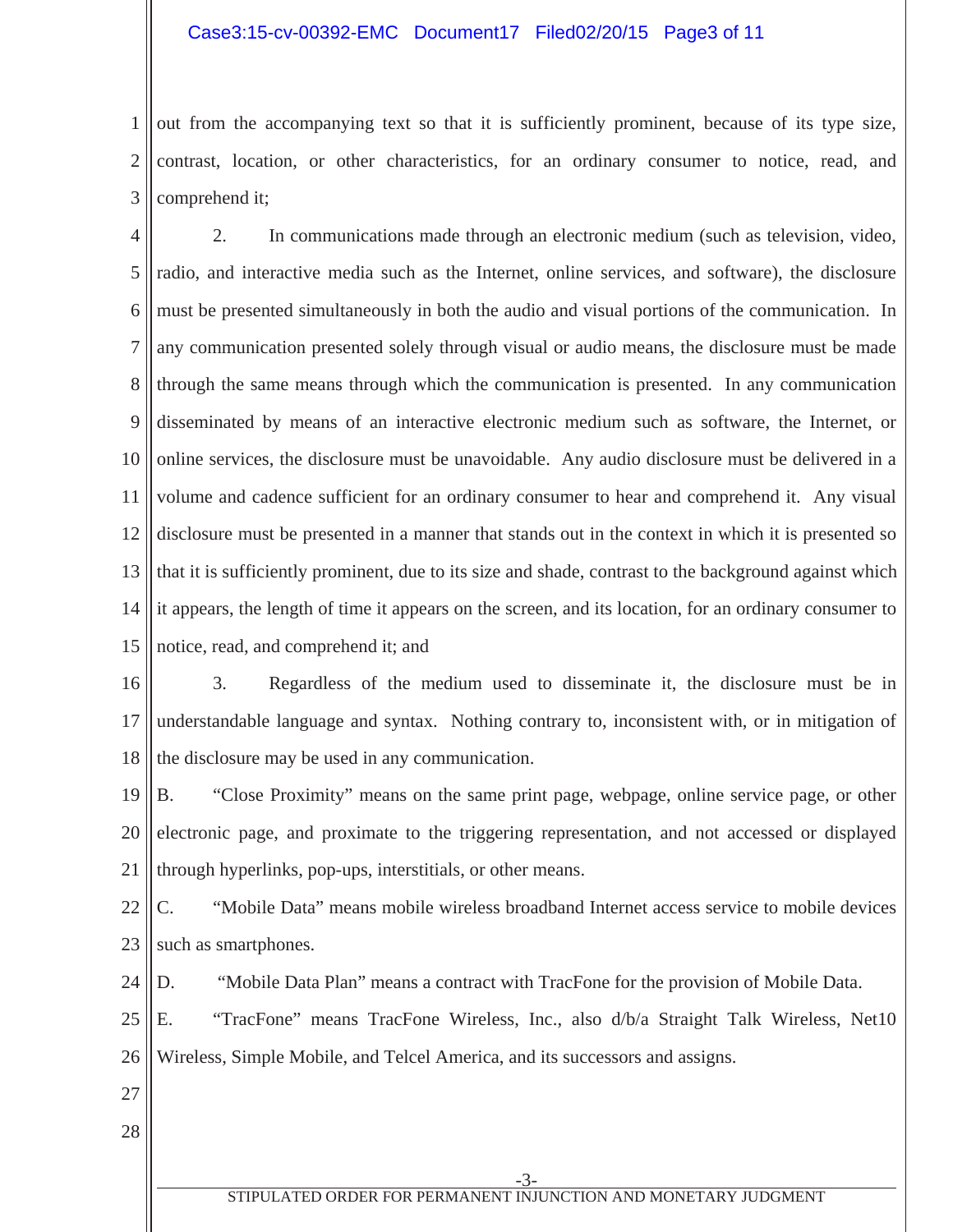#### **ORDER**

#### 2 **I. PROHIBITION AGAINST DECEPTIVE ADVERTISING OF MOBILE DATA PLANS**

3 4 5 6 7 IT IS ORDERED that TracFone, TracFone's officers, agents, servants, and employees, and all other persons in active concert or participation with any of them, who receive actual notice of this Order, whether acting directly or indirectly, in connection with the advertising or sale of any Mobile Data Plan, are permanently restrained and enjoined from, expressly or by implication: A. making a representation about the amount of Mobile Data, including that the Mobile Data

8 9 is unlimited, without disclosing Clearly and Conspicuously, and in Close Proximity to the representation, all material restrictions on the amount and speed of the Mobile Data; or

10 B. misrepresenting the performance or central characteristics of the Mobile Data Plan.

11

12

1

#### **II. MONETARY JUDGMENT**

#### IT IS FURTHER ORDERED that:

13 14 A. Judgment in the amount of Forty Million Dollars (\$40,000,000) is entered in favor of the FTC against TracFone.

15 16 17 B. TracFone is ordered to pay to the FTC Forty Million Dollars (\$40,000,000) within 5 days of entry of this Order by electronic fund transfer in accordance with instructions previously provided by a representative of the FTC.

18 19 C. TracFone relinquishes dominion and all legal and equitable right, title, and interest in all assets transferred pursuant to this Order and may not seek the return of any assets.

20 21 22 23 D. The facts alleged in the Complaint will be taken as true, without further proof, in any subsequent civil litigation by or on behalf of the FTC in a proceeding to enforce its rights to the monetary judgment pursuant to this Order, such as a nondischargeability complaint in any bankruptcy case.

24 25 26 E. The facts alleged in the Complaint establish all elements necessary to sustain an action by the FTC pursuant to Section  $523(a)(2)(A)$  of the Bankruptcy Code, 11 U.S.C. §  $523(a)(2)(A)$ , and this Order will have collateral estoppel effect for such purposes.

27 28 F. TracFone acknowledges that its Taxpayer Identification Number, which TracFone must submit to the FTC, may be used for collecting and reporting on any delinquent amount arising out

-4-

#### STIPULATED ORDER FOR PERMANENT INJUNCTION AND MONETARY JUDGMENT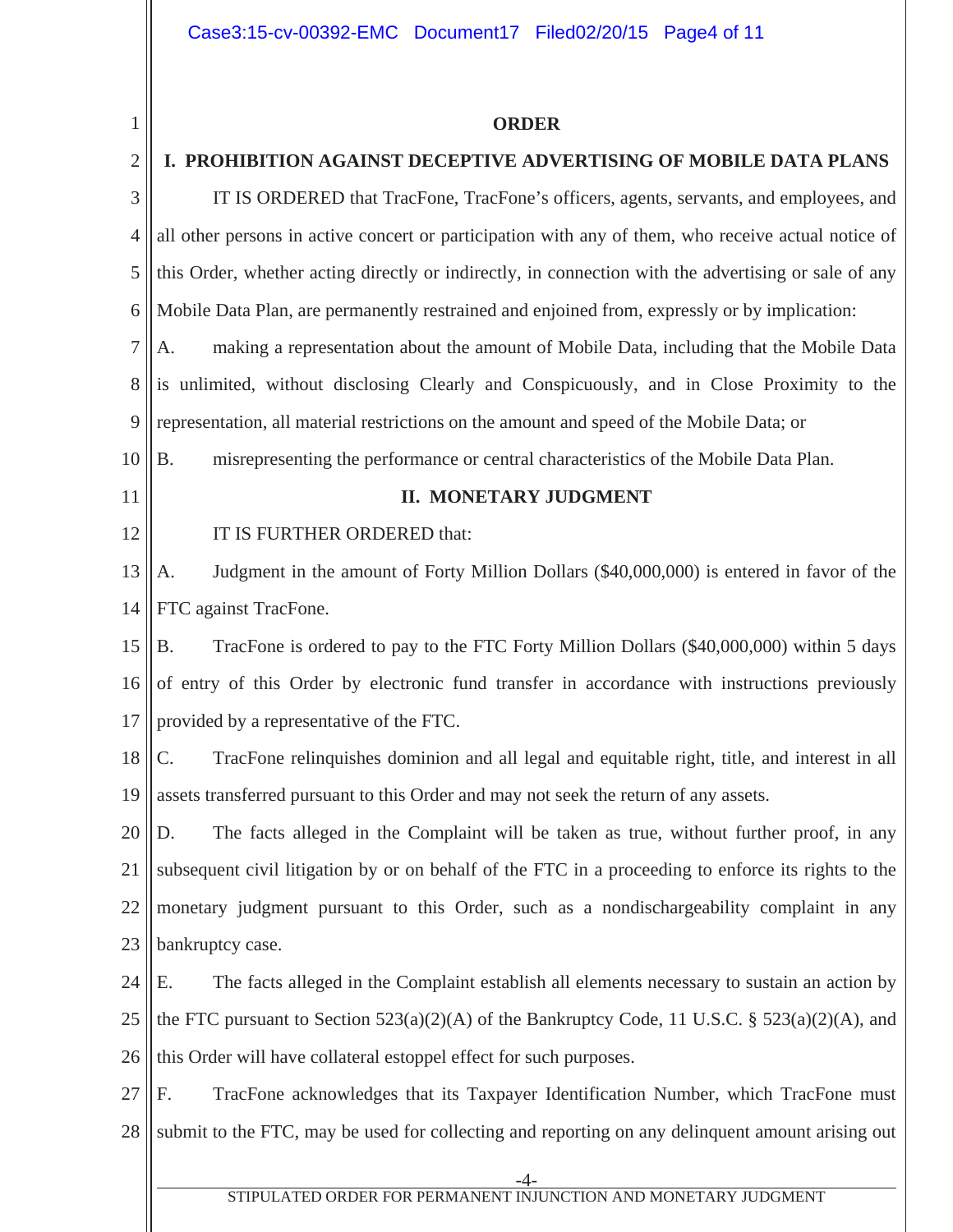1 of this Order, in accordance with 31 U.S.C. § 7701.

2 3 4 5 6 7 8 9 10 11 12 G. All money paid to the FTC pursuant to this Order may be deposited into a fund administered by the FTC or its designee to be used for equitable relief, including consumer redress and any attendant expenses for the administration of any redress fund. If a representative of the FTC decides that direct redress to consumers is wholly or partially impracticable or money remains after redress is completed, the FTC may apply any remaining money for such other equitable relief (including consumer information remedies) as it determines to be reasonably related to TracFone's practices alleged in the Complaint. Any money not used for such equitable relief is to be deposited to the U.S. Treasury as disgorgement. TracFone has no right to challenge any actions the FTC or its representatives may take pursuant to this Subsection. No money paid to the FTC pursuant to this Order may be deemed a payment of any fine, penalty, or punitive assessment.

- 13
- 14

#### **III. REDRESS COORDINATION**

IT IS FURTHER ORDERED that:

15 16 17 18 19 20 21 22 23 24 25 26 A. If, as determined by a representative of the FTC, all of the conditions of Sections III.A.1 and III.A.2 of this Order are met, the FTC will use the money paid to the FTC pursuant to this Order to administer any consumer redress, including the reasonable expenses of the settlement administrator, auditor, and any other third party approved by the FTC that is used to administer consumer redress, that is ordered in the following actions: *Hansell v. TracFone Wireless, Inc.*, No. 3:13-cv-03440 (N.D. Cal.); *Browning v. TracFone Wireless, Inc.*, No. 3:14-cv-01347 (N.D. Cal.); *Blaqmoor v. TracFone Wireless, Inc.*, No. 3:13-cv-05295 (N.D. Cal.); and *Gandhi v. TracFone Wireless, Inc.*, No. 3:13-cv-05296 (N.D. Cal.) (collectively, the "Private Class Actions"). Provided, however, that no money paid to the FTC pursuant to this Order may be used to pay any other fees, costs, or expenses associated with resolution of the Private Class Actions (other than to administer consumer redress), including attorney fees, litigation expenses, court costs, or incentive payments to class representatives. The conditions to be met are:

27 28 1. A representative of the FTC, in writing, approves of all terms of any proposed settlement agreement, and all terms of any final settlement agreement approved by the court, in the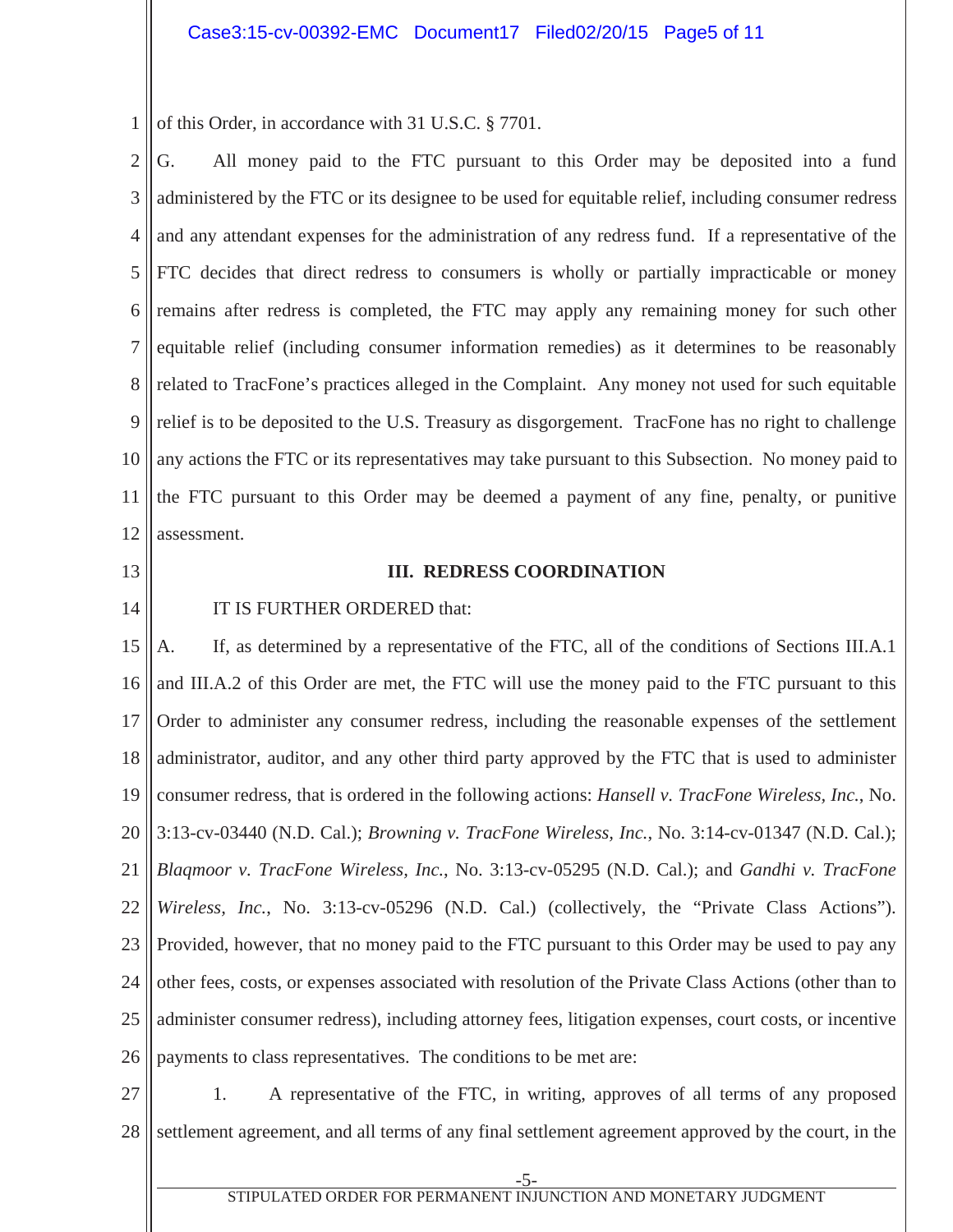|                | Case3:15-cv-00392-EMC Document17 Filed02/20/15 Page6 of 11                                        |  |  |
|----------------|---------------------------------------------------------------------------------------------------|--|--|
|                |                                                                                                   |  |  |
| $\mathbf{1}$   | Private Class Actions, including:                                                                 |  |  |
| $\overline{2}$ | The notice and claims procedures;<br>$\mathbf{i}$ .                                               |  |  |
| 3              | The settlement administrator; and<br>$\overline{11}$ .                                            |  |  |
| 4              | The allocation of settlement funds among class members.<br>$\overline{111}$ .                     |  |  |
| 5              | The FTC may not withhold approval unreasonably.                                                   |  |  |
| 6              | 2.<br>In the Private Class Actions,                                                               |  |  |
| 7              | The proposed order for preliminary approval of class action settlement is<br>$\mathbf{i}$ .       |  |  |
| 8              | filed within 30 days of entry of this Order; and                                                  |  |  |
| 9              | ii. A final settlement agreement is approved by the court within 9 months of                      |  |  |
| 10             | entry of this Order.                                                                              |  |  |
| 11             | The FTC and TracFone agree to work together in good faith to extend this schedule if the court    |  |  |
| 12             | requires additional time to approve a final settlement agreement.                                 |  |  |
| 13             | If, as determined by a representative of the FTC, any of the conditions of Sections III.A.1<br>Β. |  |  |
| 14             | and III.A.2 of this Order are not met, or, if money remains after administering redress under     |  |  |
| 15             | Section III.A of this Order, the FTC will have sole discretion, as provided under Section II.G of |  |  |
| 16             | this Order, as to the use of any remaining money paid to the FTC pursuant to this Order.          |  |  |
| 17             | <b>IV. COOPERATION</b>                                                                            |  |  |
| 18             | IT IS FURTHER ORDERED that TracFone must fully cooperate with representatives of                  |  |  |
| 19             | the FTC to provide consumer redress.                                                              |  |  |
| 20             | TracFone represents that it has provided, to the extent the information is available,<br>А.       |  |  |
| 21             | sufficient customer information to a settlement administrator approved by a representative of the |  |  |
| 22             | FTC to enable the settlement administrator to efficiently administer consumer redress. TracFone   |  |  |
| 23             | agrees to provide within 14 days, upon written request of the settlement administrator, any       |  |  |
| 24             | additional information related to redress to the extent the information is available, in the form |  |  |
| 25             | prescribed by the settlement administrator. The settlement administrator may not at any time be   |  |  |
| 26             | an agent of the FTC, or any other governmental entity, for purposes of possession, custody, or    |  |  |
| 27             | control of the customer information.                                                              |  |  |
| 28             | If, as determined by a representative of the FTC, any of the conditions of Sections III.A.1<br>Β. |  |  |
|                |                                                                                                   |  |  |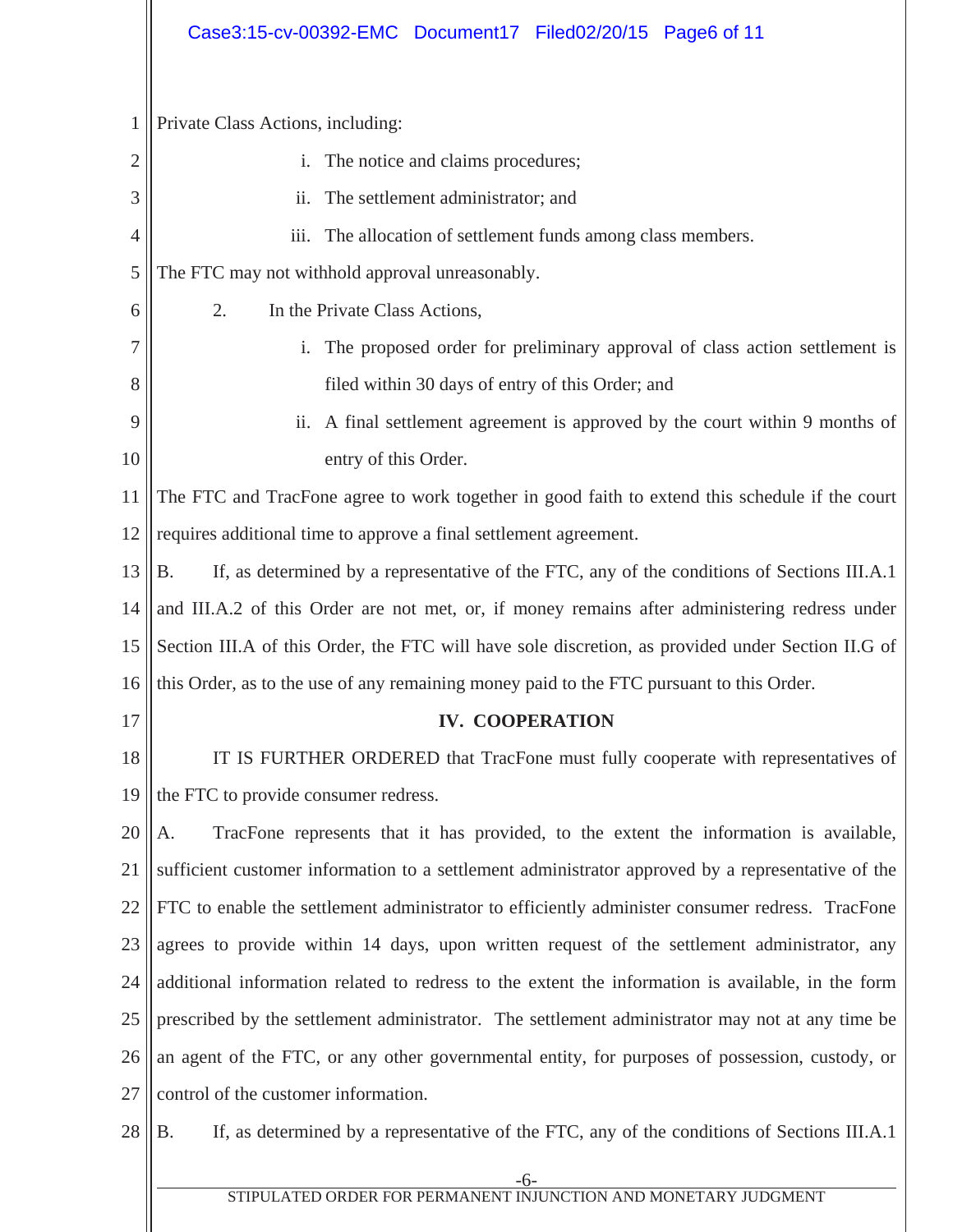1 2 3 4 5 and III.A.2 of this Order are not met, TracFone must, within 14 days of written request by a representative of the FTC, send notifications, as specified by the FTC in its request, via text messaging to existing customers whose Mobile Data has been throttled or suspended by TracFone. Provided, however, that such text messages may only be sent as permitted by applicable law, and only to customers who have not opted out from receiving such text messages.

6

#### **V. ORDER ACKNOWLEDGMENTS**

7 8 IT IS FURTHER ORDERED that TracFone obtain acknowledgments of receipt of this Order:

9 10 A. TracFone, within 7 days of entry of this Order, must submit to the FTC an acknowledgment of receipt of this Order sworn under penalty of perjury.

11 12 13 14 15 16 B. For 3 years after entry of this Order, TracFone must deliver a copy of this Order to: (1) all principals, officers, and directors; (2) all upper-level management, including vice-presidents and division heads, who participate in the advertising or sale of any Mobile Data Plan; and (3) any business entity resulting from any change in structure as set forth in the Section titled Compliance Reporting. Delivery must occur within 7 days of entry of this Order for current personnel. For all others, delivery must occur before they assume their responsibilities.

17 18 19 C. From each individual or entity to which TracFone is required to deliver a copy of this Order, TracFone must obtain, within 30 days, a signed and dated acknowledgment of receipt of this Order.

20

### **VI. COMPLIANCE REPORTING**

21 22 23 24 25 26 27 28 IT IS FURTHER ORDERED that TracFone make timely submissions to the FTC: A. One year after entry of this Order, TracFone must submit a compliance report, sworn under penalty of perjury. TracFone must: (1) identify the primary physical, postal, and email address and telephone number, as designated points of contact, which representatives of the FTC may use to communicate with TracFone; (2) identify all of TracFone's businesses by all of their names, telephone numbers, and physical, postal, email, and Internet addresses; (3) describe the activities of each business, including the goods and services offered; (4) describe in detail whether and how TracFone is in compliance with each Section of this Order; and (5) provide a copy of each Order

 -7- STIPULATED ORDER FOR PERMANENT INJUNCTION AND MONETARY JUDGMENT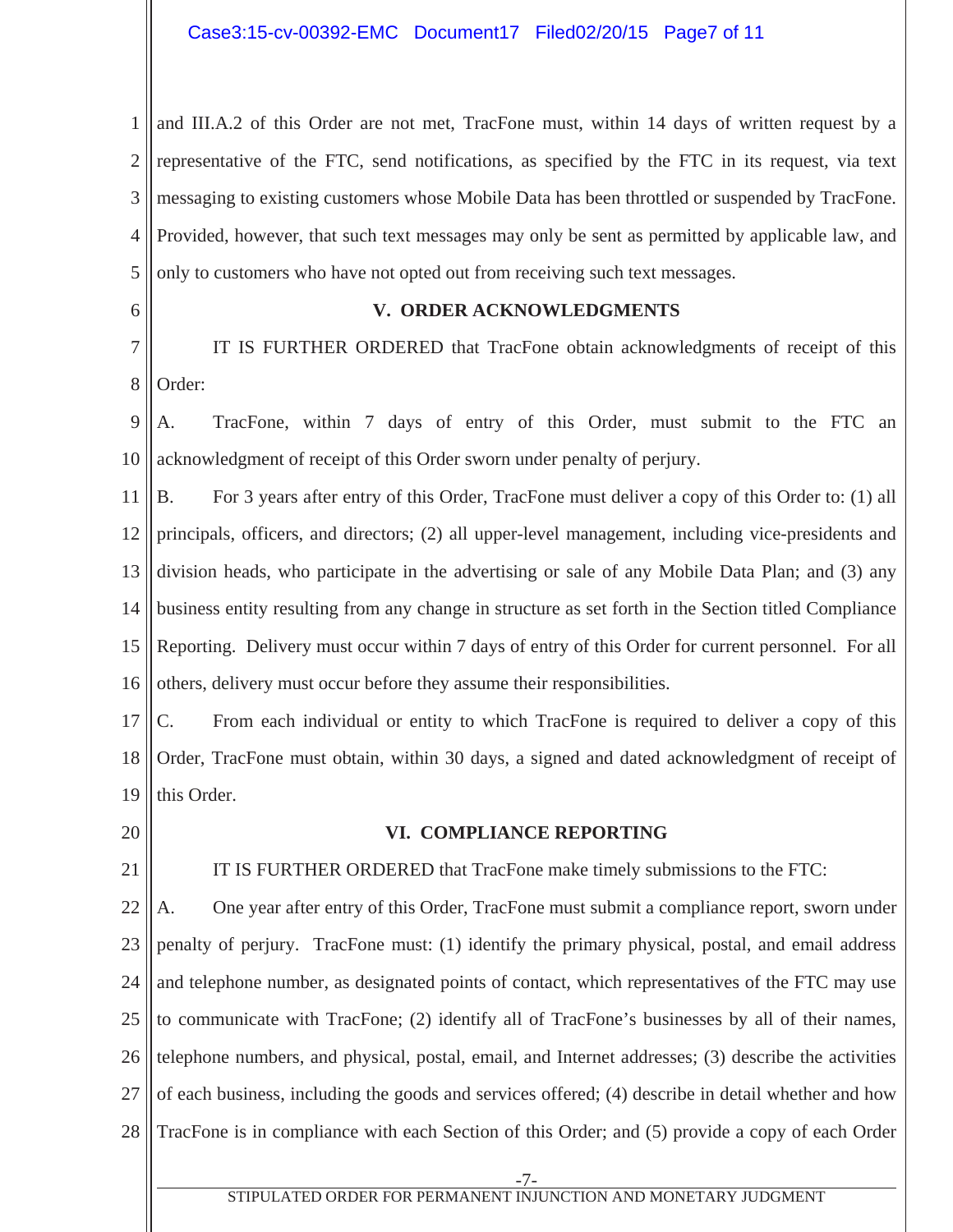### Case3:15-cv-00392-EMC Document17 Filed02/20/15 Page8 of 11

1 Acknowledgment obtained pursuant to this Order, unless previously submitted to the FTC.

2 3 4 5 6 7 B. For 10 years after entry of this Order, TracFone must submit a compliance notice, sworn under penalty of perjury, within 14 days of any change in the following: (1) any designated point of contact; or (2) the structure of TracFone or any entity that TracFone has any ownership interest in or controls directly or indirectly that may affect compliance obligations arising under this Order, including: creation, merger, sale, or dissolution of the entity or any subsidiary, parent, or affiliate that engages in any acts or practices subject to this Order.

8 9 C. TracFone must submit to the FTC notice of the filing of any bankruptcy petition, insolvency proceeding, or similar proceeding by or against TracFone within 14 days of its filing.

10 11 12 13 14 D. Any submission to the FTC required by this Order to be sworn under penalty of perjury must be true and accurate and comply with 28 U.S.C. § 1746, such as by concluding: "I declare under penalty of perjury under the laws of the United States of America that the foregoing is true and correct. Executed on: \_\_\_\_\_" and supplying the date, signatory's full name, title (if applicable), and signature.

15 16 17 18 19 E. Unless otherwise directed by a FTC representative in writing, all submissions to the FTC pursuant to this Order must be emailed to DEbrief@ftc.gov or sent by overnight courier (not the U.S. Postal Service) to: Associate Director for Enforcement, Bureau of Consumer Protection, Federal Trade Commission, 600 Pennsylvania Avenue NW, Washington, DC 20580. The subject line must begin: FTC v. TracFone Wireless, Inc.

20

#### **VII. RECORDKEEPING**

21 22 23 24 IT IS FURTHER ORDERED that TracFone must create certain records for 10 years after entry of the Order, except as specified in Subsection D below, and retain each such record for 5 years. Specifically, TracFone must create and retain the following records in connection with the advertising or sale of any Mobile Data Plan:

25 A. Accounting records showing the revenues from all goods or services sold;

26 27 28 B. Personnel records showing, for each individual providing services, whether as an employee or otherwise, that individual's: name, addresses, and telephone numbers; job title or position; dates of service; and (if applicable) the reason for termination;

-8-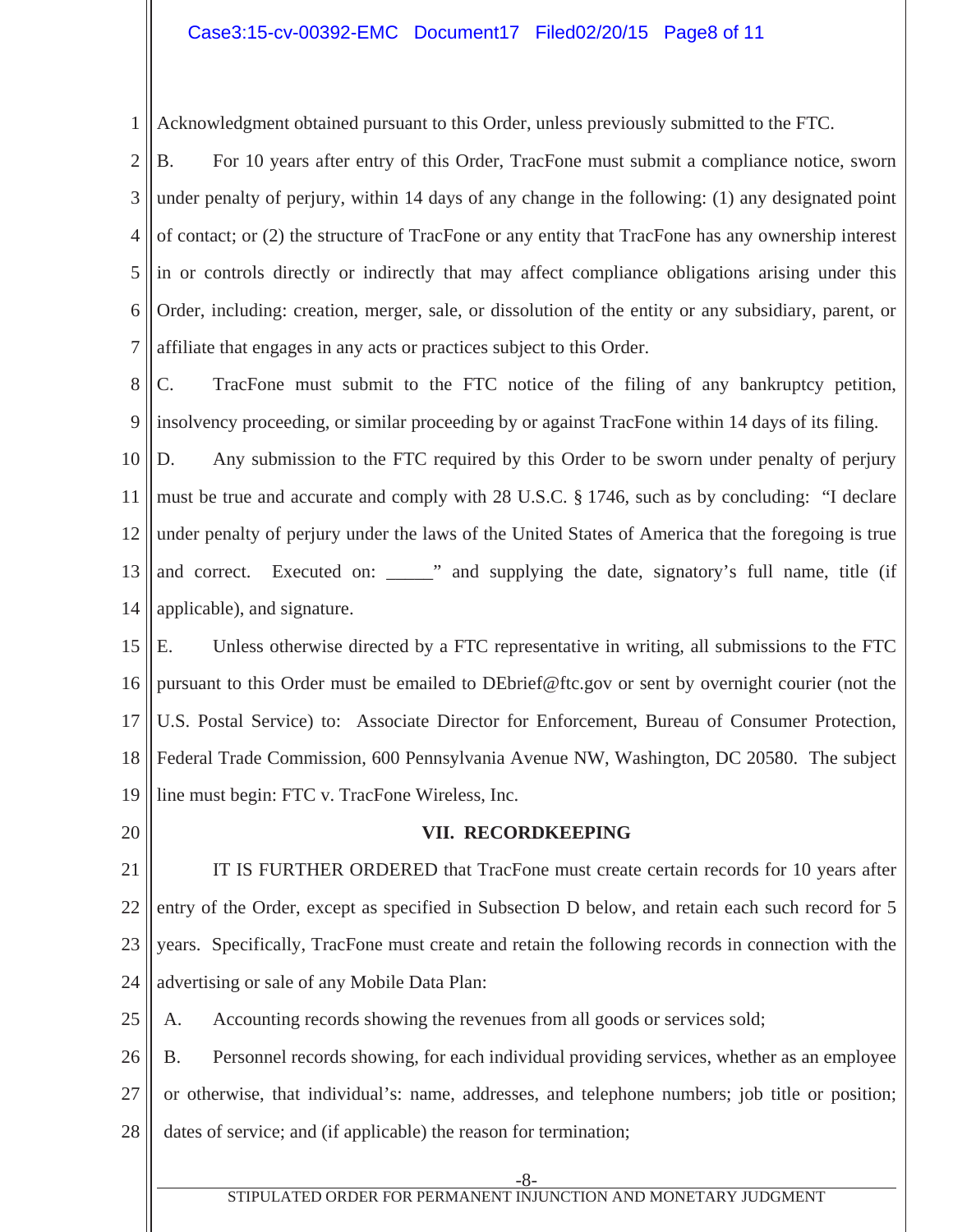1 2 C. All records necessary to demonstrate full compliance with each provision of this Order, including all submissions to the FTC; and

3 4 D. A copy of each unique advertisement or other marketing material subject to this Order, which TracFone must create for 6 years after entry of the Order.

5

## **VIII. COMPLIANCE MONITORING**

6 7 IT IS FURTHER ORDERED that, for the purpose of monitoring TracFone's compliance with this Order, including any failure to transfer any assets as required by this Order:

8 9 10 11 12 13 14 15 A. Within 14 days of receipt of a written request from a representative of the FTC, TracFone must: submit additional compliance reports or other requested information, which must be sworn under penalty of perjury; appear for depositions; and produce documents for inspection and copying. The FTC is also authorized to obtain discovery, without further leave of court, using any of the procedures prescribed by Federal Rules of Civil Procedure 29, 30 (including telephonic depositions), 31, 33, 34, 36, 45, and 69. Provided, however, that TracFone, after attempting to resolve a dispute without court action and for good cause shown, may file a motion with this Court seeking an order for one or more of the protections set forth in Rule 26(c).

16 17 18 19 B. For matters concerning this Order, the FTC is authorized to communicate directly with TracFone. TracFone must permit representatives of the FTC to interview any employee or other person affiliated with TracFone who has agreed to such an interview. The person interviewed may have counsel present.

20 21 22 23 24 C. The FTC may use all other lawful means, including posing, through its representatives, as consumers, suppliers, or other individuals or entities, to TracFone or any individual or entity affiliated with TracFone, without the necessity of identification or prior notice. Nothing in this Order limits the FTC's lawful use of compulsory process, pursuant to Sections 9 and 20 of the FTC Act, 15 U.S.C. §§ 49, 57b-1.

25

# **IX. RETENTION OF JURISDICTION**

26 27 IT IS FURTHER ORDERED that this Court retains jurisdiction of this matter for purposes of construction, modification, and enforcement of this Order.

28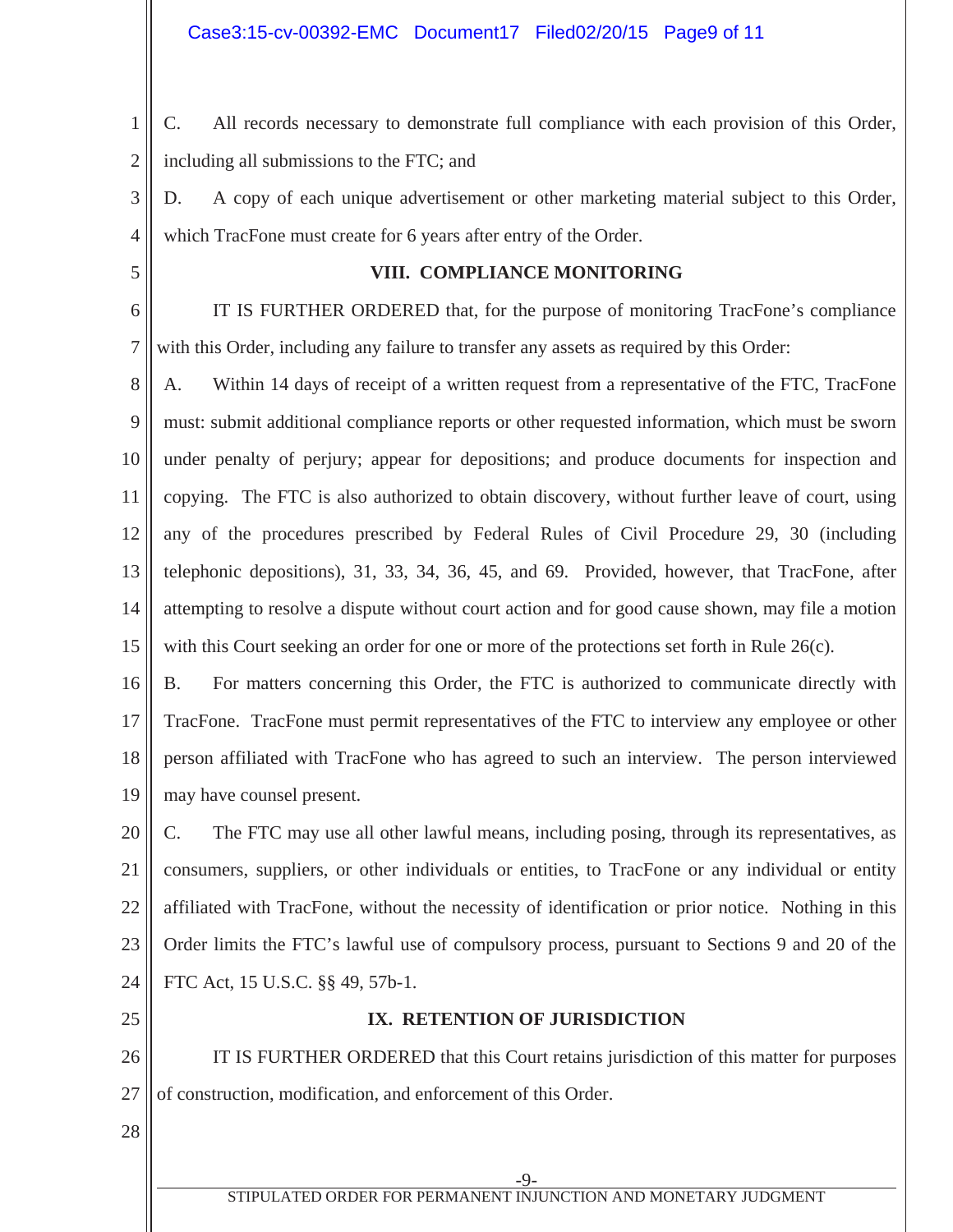